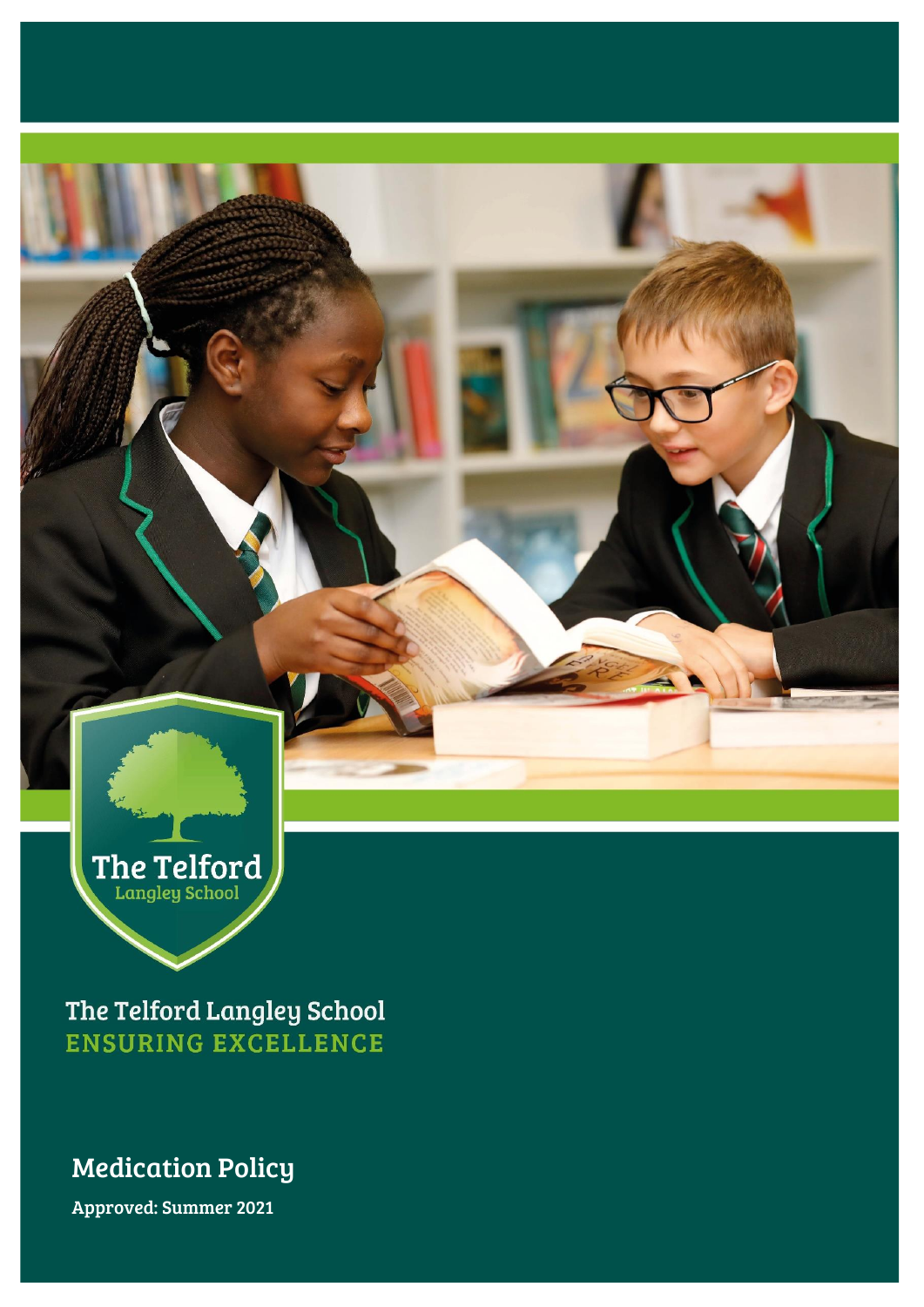# **Medication Policy**

| <b>Policy Name:</b>                   | <b>Medication Policy</b>              |
|---------------------------------------|---------------------------------------|
| <b>Policy Owner:</b>                  | Mrs G Lander, School Business Manager |
| <b>Last Reviewed:</b>                 | Summer 2021                           |
| <b>Policy Approved \ Ratified by:</b> | <b>School Standards Committee</b>     |
| <b>Term Policy Approved:</b>          | Summer 2021                           |
| <b>Next Review Due:</b>               | Summer 2023                           |
| <b>Document Version:</b>              | 2.0                                   |

#### **Contents**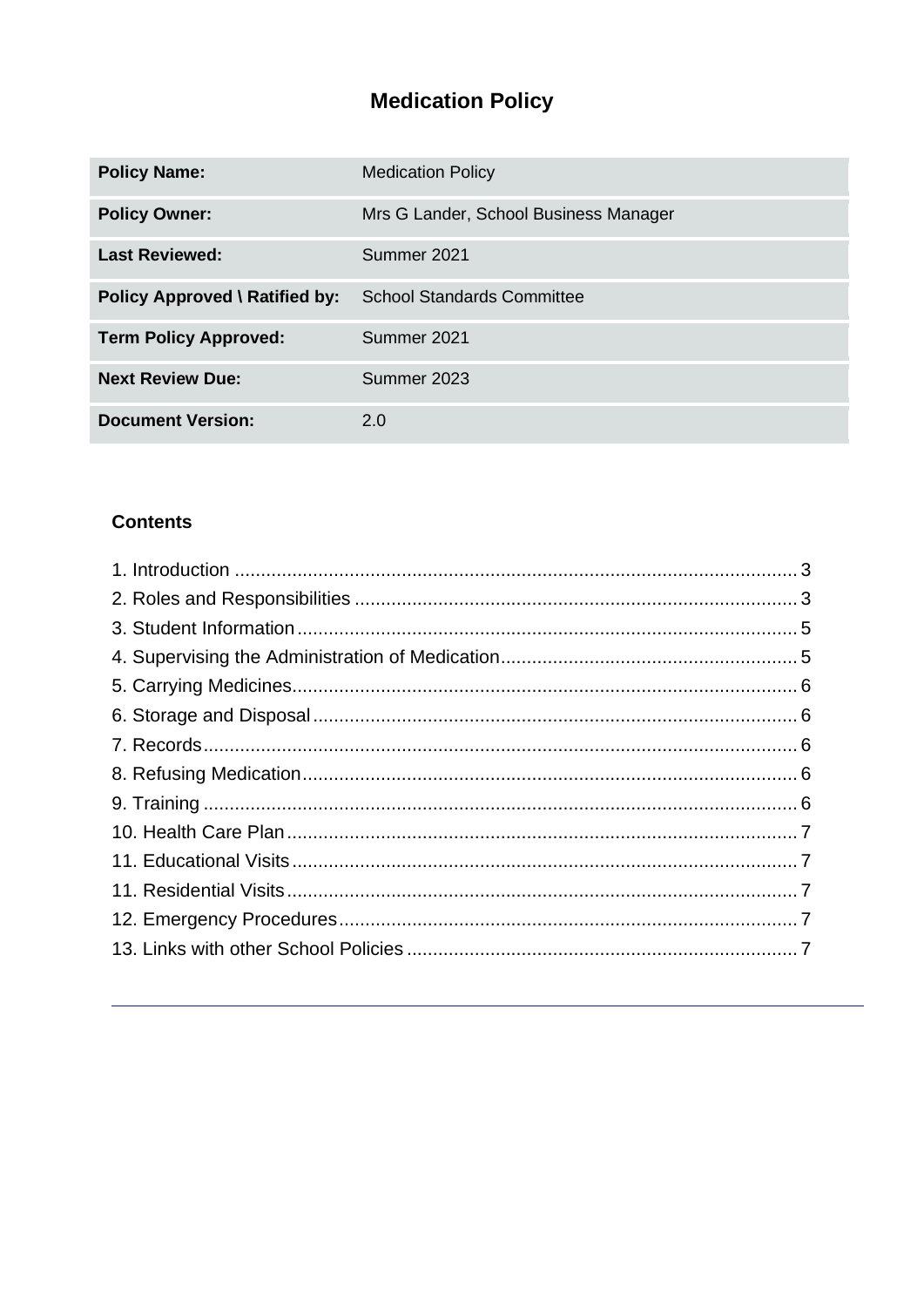# <span id="page-2-0"></span>**1. Introduction**

The purpose of this policy is to put in place effective management systems and arrangements to support children and young people with medical needs in our school. Additionally, this policy provides clear guidance for staff and parents/carers on the administration of medicines. This policy statement must be considered in conjunction with other relevant policies such as the Health and Safety policy and the medication in schools' guidance from the local authority which staff will follow.

# <span id="page-2-1"></span>**2. Roles and Responsibilities**

### **School Staff**

All members of staff have a duty to maintain professional standards of care and to ensure that students are safe. Our school will monitor and review individual needs and supervise the administration of medicines in order to meet the all-round needs of the student. There is no legal duty requiring staff to administer medication or to supervise a student when taking medicines. This is a voluntary role.

In response to the Equality Act 2010, we make reasonable adjustments for disabled school users, including those with medical needs, and we plan strategically to improve access over time. We also make reasonable adjustments to enable students with medical needs to participate fully in all areas of school life, including educational visits and sporting activities. For each student with long-term or complex medication needs, the school, will ensure that a Medication Plan and Protocol is drawn up, in conjunction with the appropriate health professionals.

The Headteacher, in consultation with the local Governing body, staff, parents/carers, health professionals and, where applicable, the local authority will decide how our school can assist a student with medical needs.

The Headteacher is responsible for:

- Implementing the policy on a daily basis
- Ensuring the procedures are understood and implemented
- Ensuring appropriate training is provided
- Making sure that there is effective communication with parents/carers,
- Students', staff and all relevant health professionals concerning student's health needs.

Staff will be informed of any student medical needs where this is relevant and of any changes to their needs, as and when they might arise.

Staff who volunteer to assist in the administration of medication will follow the Medication in School's guidance a day-to-day basis. This is provided by Telford &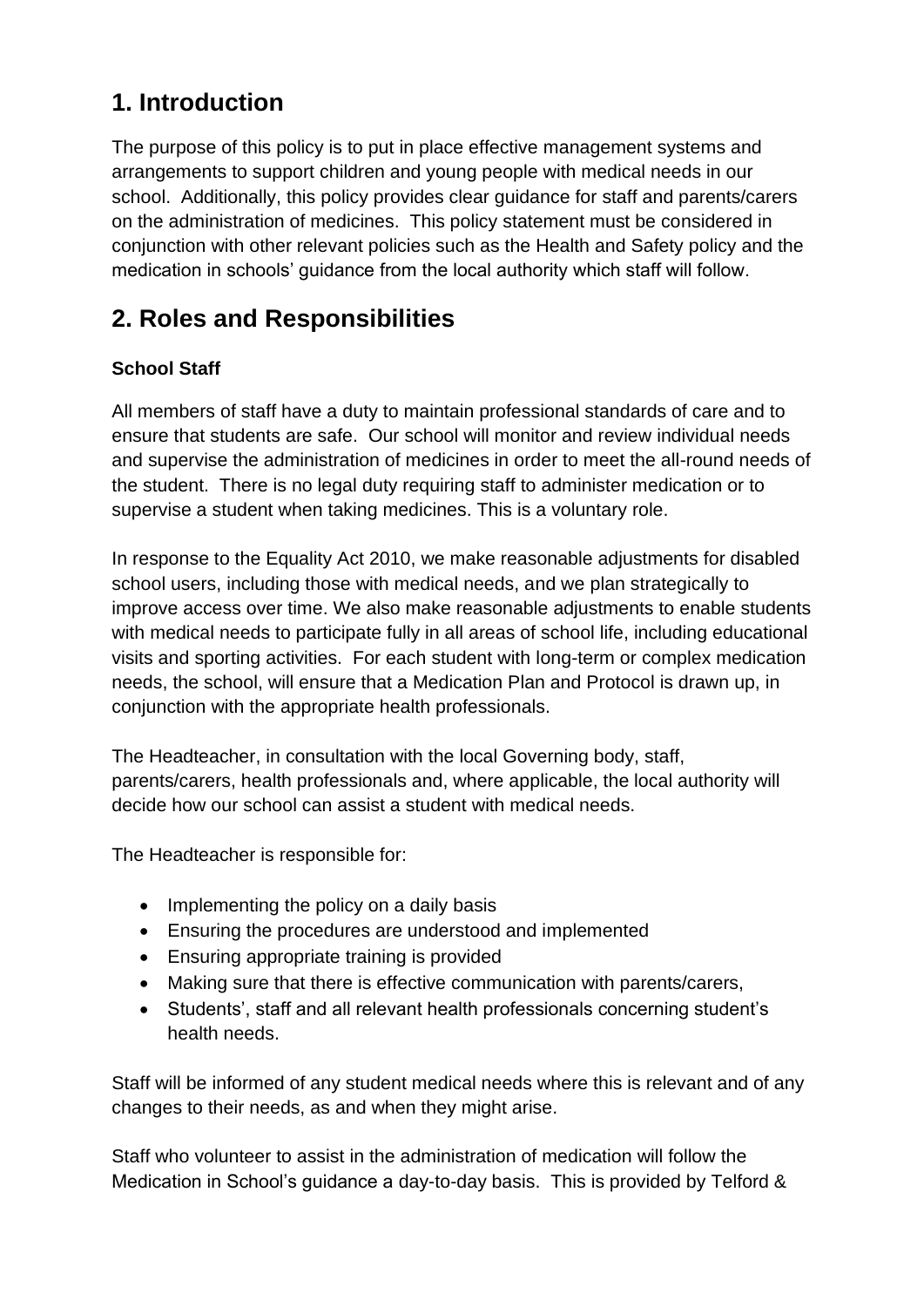Wrekin Council, via the Health & Safety service level agreement which the school buys into.

### **Parents and Carers**

Parents should keep their children at home if acutely unwell or infectious.

Prescribed medication will not be accepted in school without complete written and signed instructions from the parent.

Staff will not give a non-prescribed medicine to a student unless there is specific prior written permission from the parents.

Only reasonable quantities of medication should be supplied to the school (for example, a maximum of two weeks supply at any one time).

Where the pupil travels on school transport with an escort, parents should ensure the escort has written instructions relating to any medication sent with the pupil.

It is the responsibility of parents/carers to provide the school with comprehensive information regarding a pupil's condition and medication, parents must:

- Inform the school of their child's medical needs
- Complete a consent to allow school to supervise the administration of medicine.
- Provide any medication in a container clearly labelled with the following:
	- $\checkmark$  Student's name
	- $\checkmark$  Name of medication
	- ✓ Dosage
	- $\checkmark$  Frequency of administration
	- $\checkmark$  Storage requirements (if important, e.g., refrigeration)
	- $\checkmark$  Expiry date
	- $\checkmark$  Medication must be brought in the original box and contain patient information
	- $\checkmark$  Prescribed medication must be in the original box with a dispensing label
- Collect and dispose of any medications held in school at the end of each term which have reached their expiry date. If these are not collected when requested, school will dispose of them via a community pharmacist.
- It is the responsibility of parents to notify the school in writing if the pupil's need for medication has ceased.
- It is the parents' responsibility to renew the medication when supplies are running low and to ensure that the medication supplied is within its expiry date.

### *The school will not accept items of medication in unlabeled containers.*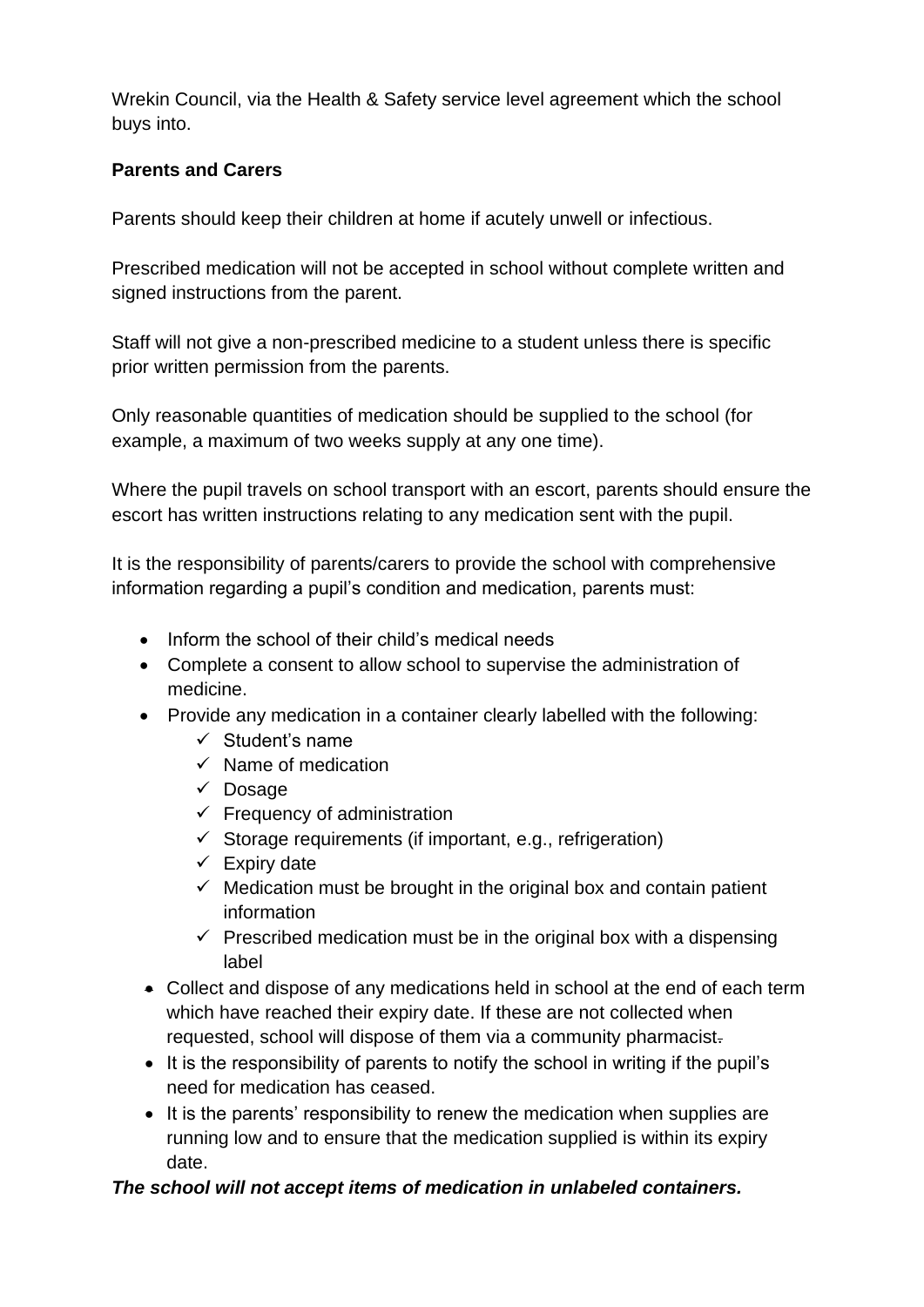# <span id="page-4-0"></span>**3. Student Information**

At the start of each school year, parents/carers should provide the following information about their child's medical needs. This information will be updated on the school MIS system on an annual basis:

- Details of student's medical needs
- Medication including and side effects
- Allergies
- Name of GP/Consultant
- Special Requirements such as dietary needs
- What to do and who to contact in an emergency
- Cultural and religious views regarding medical care

Parents are responsible for informing the school of any changes to these needs during the year.

## <span id="page-4-1"></span>**4. Supervising the Administration of Medication**

We expect parents/carers to administer medication to their children at home. No medication will be administered without prior written permission from the parents/carers including written medical authority if the medicine needs to be altered (e.g., crushing of tablets) a 'Request to Administer Medication' form must be completed. Staff members are not legally required to administer medicines or to supervise a student when taking medicine. This is a voluntary role.

The School Business Manager will determine if medication is to be administered in school, and by whom, following consultation with staff. All medicine will normally be administered during break and lunchtimes. If, for medical reasons, medicine has to be taken during the school day, arrangements will be made for the medicine to be administered at other prescribed times whenever possible. Where it is appropriate to do so, pupils will be encouraged to administer their own medication, under staff supervision

Any member of staff, giving medicine to a student, must check on each occasion.

- Name of student
- Written instructions provided by the parents/carers or doctor
- Prescribed dose (the school will not make changes to dosages on parental instructions)
- Expiry date

The school will keep records, which they will have available for parents on request.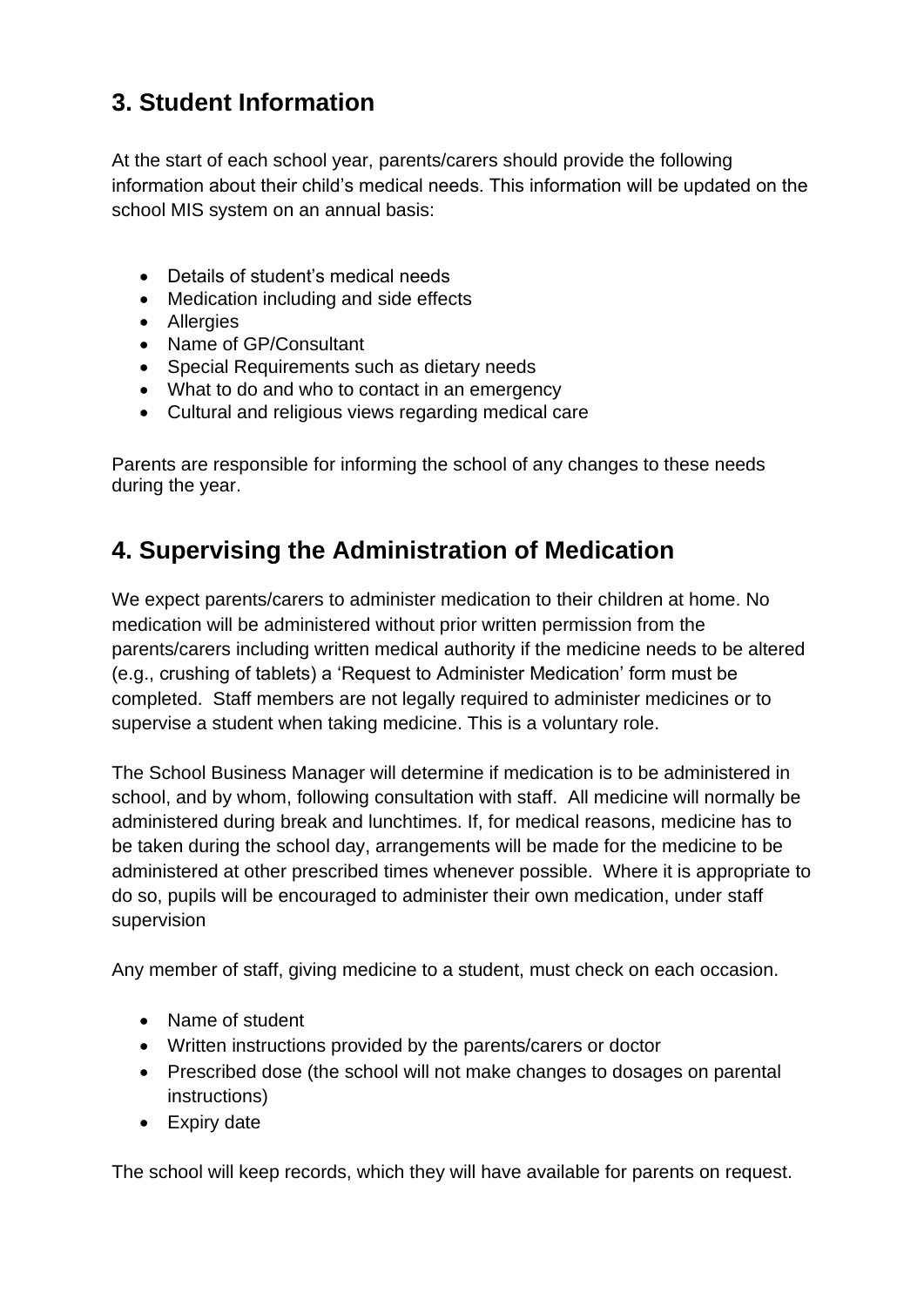# <span id="page-5-0"></span>**5. Carrying Medicines**

For, safety reasons, students are not permitted to carry medication unless specified by an appropriate medical authority. All other medicines must be handed into the main office, students are allowed to carry their own inhalers.

## <span id="page-5-1"></span>**6. Storage and Disposal**

Medication will be kept in a secure place, out of the reach of pupils. Unless otherwise indicated all medication to be administered in school will be kept in a locked medicine cabinet.

All normal medication in the care of the school is kept locked at main office, the controlled medication is in the first aid room in a locked container. Controlled medication is double locked at all times. All medication will be logged on student records.

School staff will not dispose of medicines. Medicines, which are in use and in date, should be collected by the parent at the end of each term. Date expired medicines or those no longer required for treatment will be returned immediately to the parent for transfer to a community pharmacist for safe disposal

## <span id="page-5-2"></span>**7. Records**

Each time medication is given to a pupil, a member of staff will complete and sign the records kept at point of administration. These will be available for parents to view on request.

# <span id="page-5-3"></span>**8. Refusing Medication**

If a student refuses to take their medication, no member of staff will force them to do so. Parents/carers and the students' Head of House will be informed as a matter of urgency and on the same day. Refusal to take medication will be recorded and dated on the student's record sheet. Reasons for refusal and any action taken by the staff member will also be recorded. The parents will be contacted on each occasion. If a refusal to take medicines results in an emergency, the school's emergency procedures will be followed.

# <span id="page-5-4"></span>**9. Training**

Training and advice will be accessed from health professionals for staff involved in the administration of medication where necessary. Training for all staff will be provided on a range of medical needs, as and when appropriate.